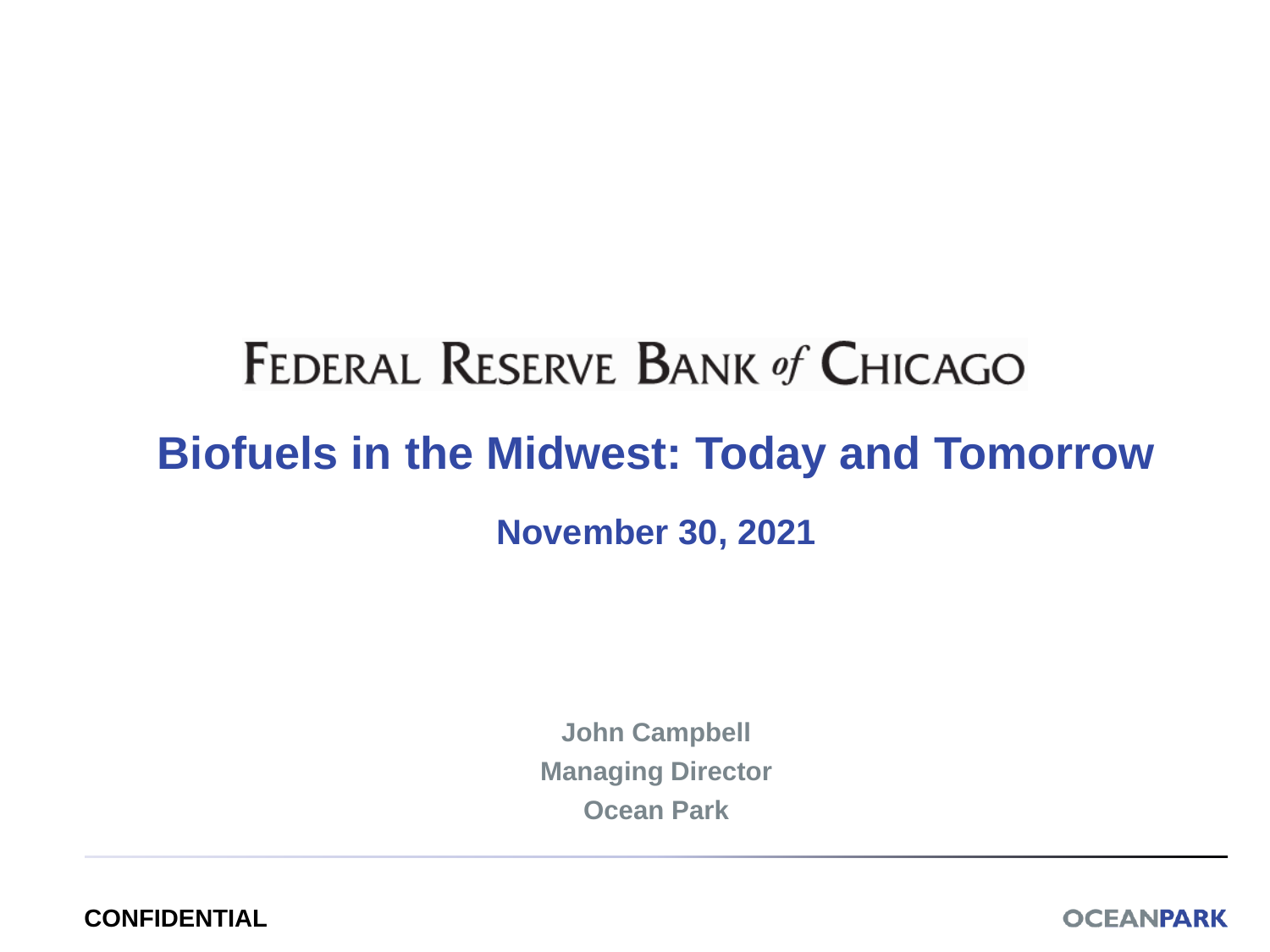### **Ethanol Industry Investments**

**The combination of COVID-19, volatile margins, and uncertain policy has created a catalyst for change within the fuel ethanol industry. Traditional ethanol producers are investing or announcing projects in four key areas in pursuit of growth.**

- **High-Quality Alcohol.** The onset of COVID-19 resulted in an undersupplied market for high-quality alcohol blended in hand sanitizers. Large spot market premiums inspired many traditional fuel ethanol players to shift towards high-quality alcohol.
- **High-Protein Coproducts.** Technology optimization in ethanol production has enabled the transition towards high-value protein coproducts from DDGS and yeast.
- **Low-Carbon Initiatives.** Growing momentum towards projects aimed at lowering the carbon intensity score of fuel driven by financial incentives including California's LCFS and federal 45Q tax credit.
	- Combined heat and power (CHP)
	- Carbon capture and sequestration / storage (CCS)
		- **EXECT** Direct injection into geologic formation onsite
		- Bipeline project for permanent storage or enhanced oil recovery
- **Capacity Expansion.** A few producers are moving forward with low-cost, incremental production expansion projects mainly through additional fermentation capacity.



### **CONFIDENTIAL**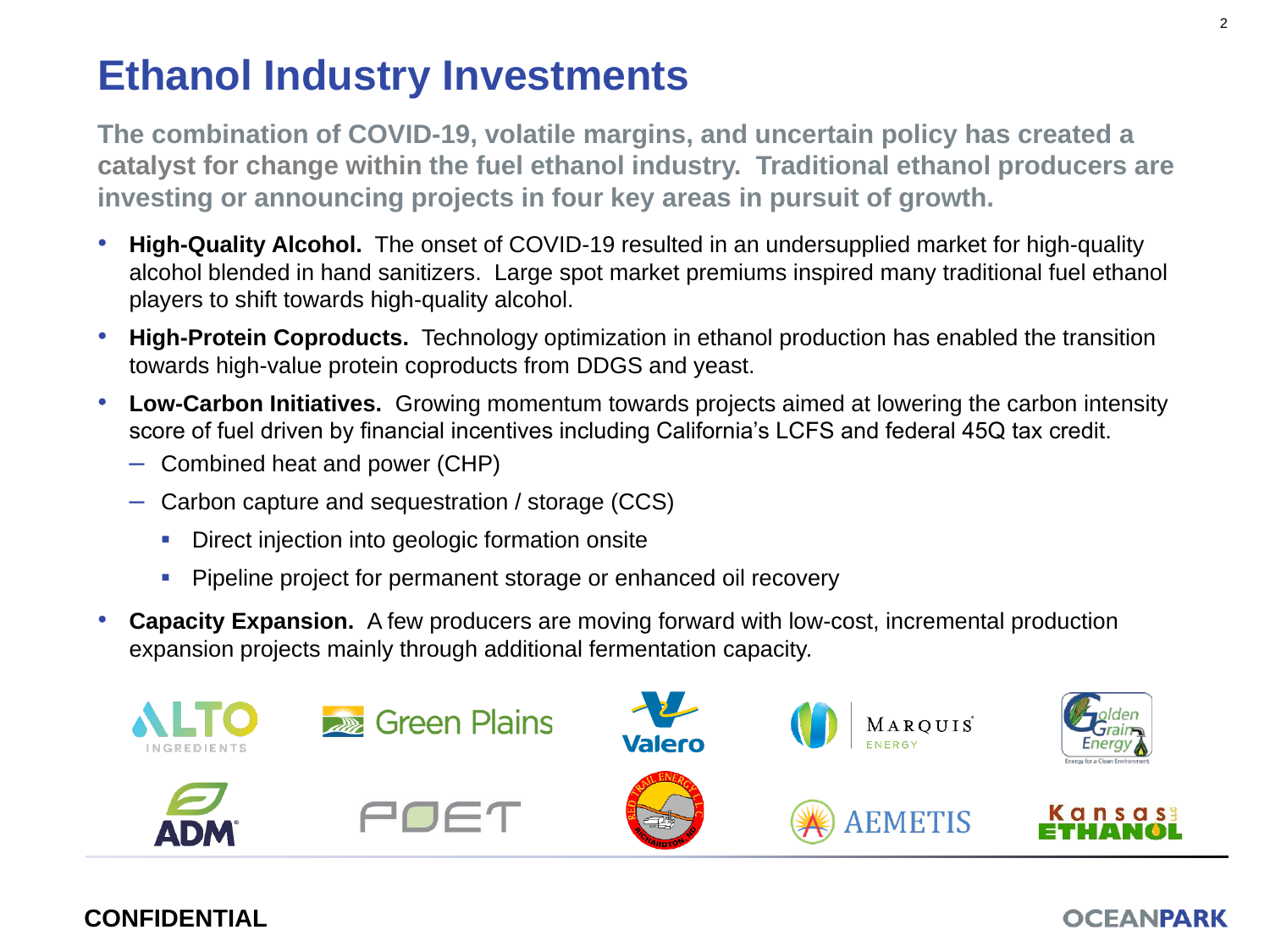### **Ethanol Industry Investments (cont'd)**





### **CONFIDENTIAL**

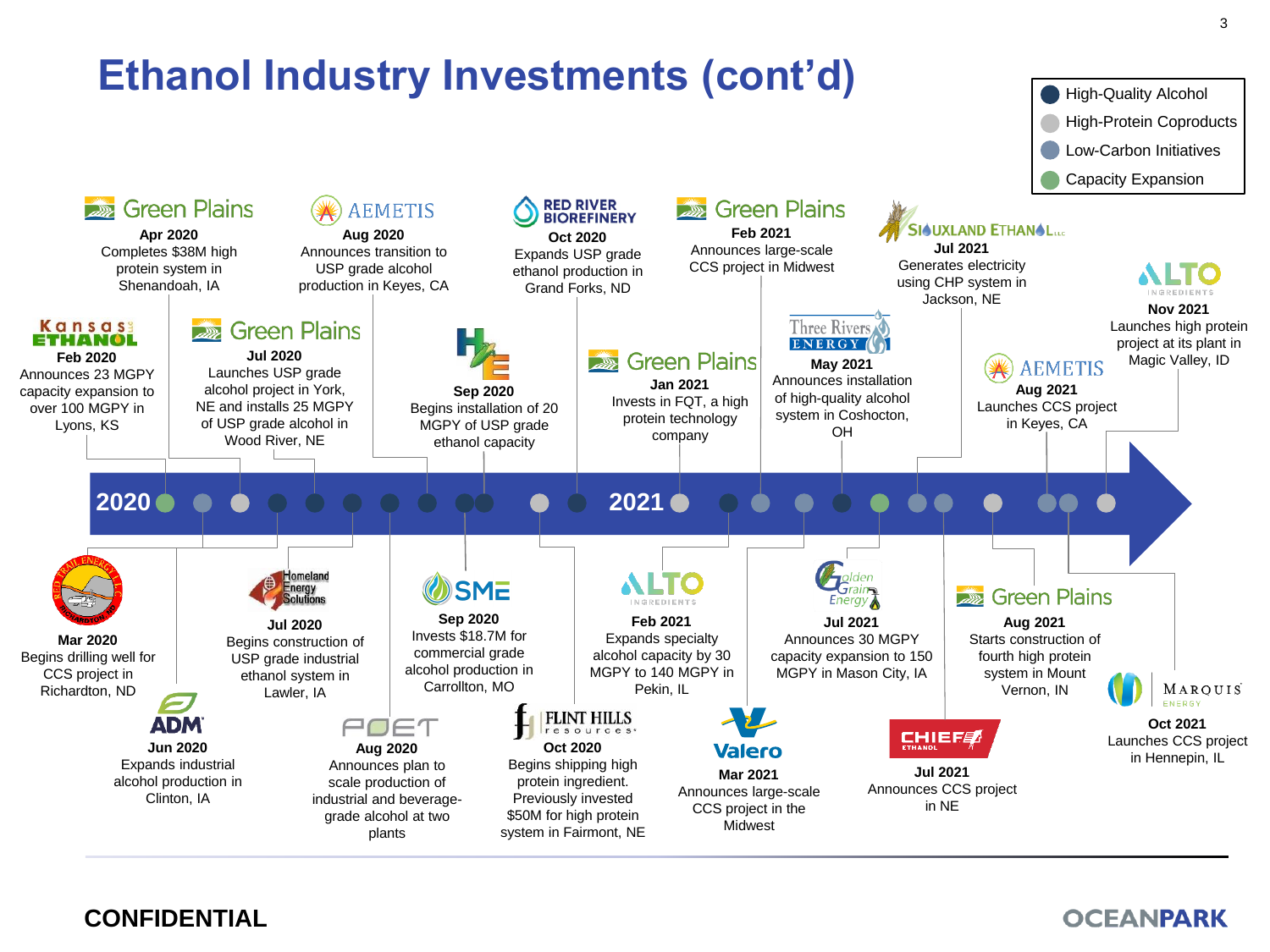### **Renewable Diesel (RD) Plants**

**Twelve plants are operating or making rapid progress.**



### **By 2024, these 12 plants will have 3.9 BGPY of production capacity.**

Source: Company filings and press releases, OP research and analysis.

### **CONFIDENTIAL**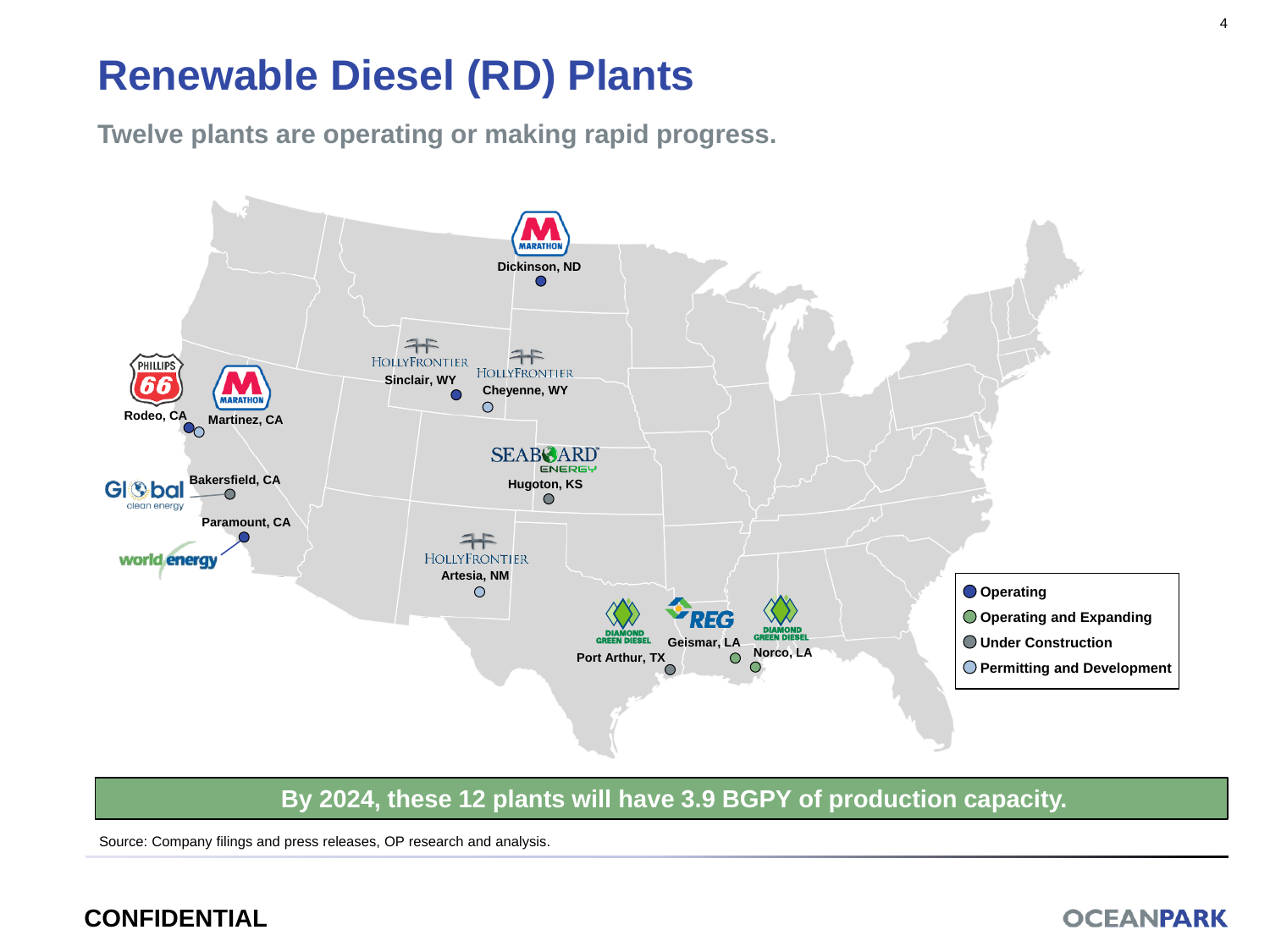### **Other Potential RD Projects**

**Additional announced RD projects total 3.3 BGPY. The status of these projects is uncertain from public information.**

![](_page_4_Figure_2.jpeg)

**To the extent any of these projects are successfully completed, it will only amplify market forces.**

Source: Company filings and press releases, OP research and analysis.

(1) Potential capacity has not been disclosed.

#### **CONFIDENTIAL**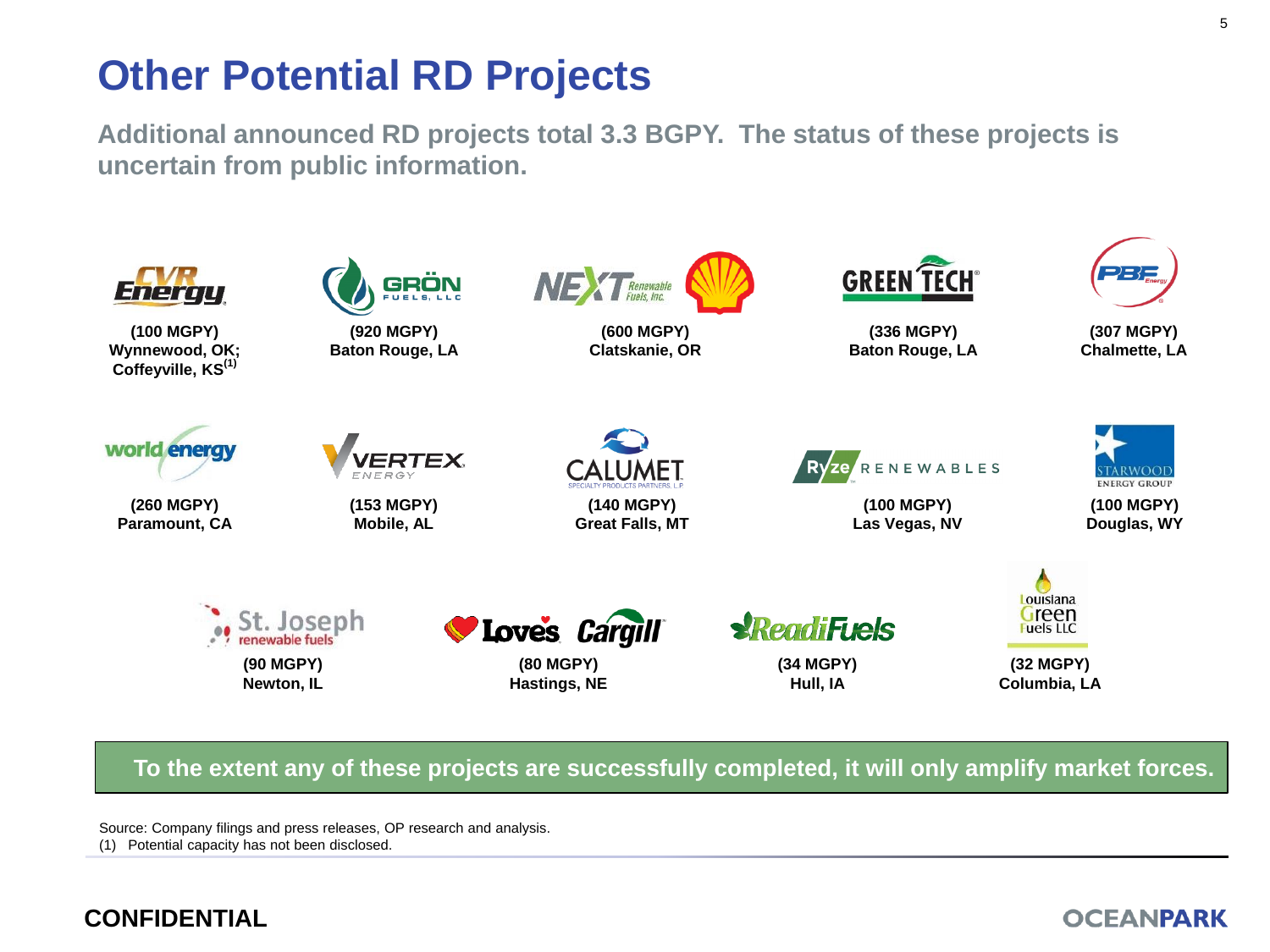### **RD Economics – Feedstock Costs**

**RD (and BD) feedstocks are expensive – costing twice as much as diesel.** 

![](_page_5_Figure_2.jpeg)

Source: The Jacobsen, Nasdaq, EIA, OP research and analysis.

Note: Current prices shown are as of Oct 27, 2021. Based on conversion of 8.5 lbs/gal for YG, 7.5 lbs/gal for SBO, 8.0 lbs/gal for WG/Tallow and 8.2 lbs/gal for Corn Oil.

### **CONFIDENTIAL**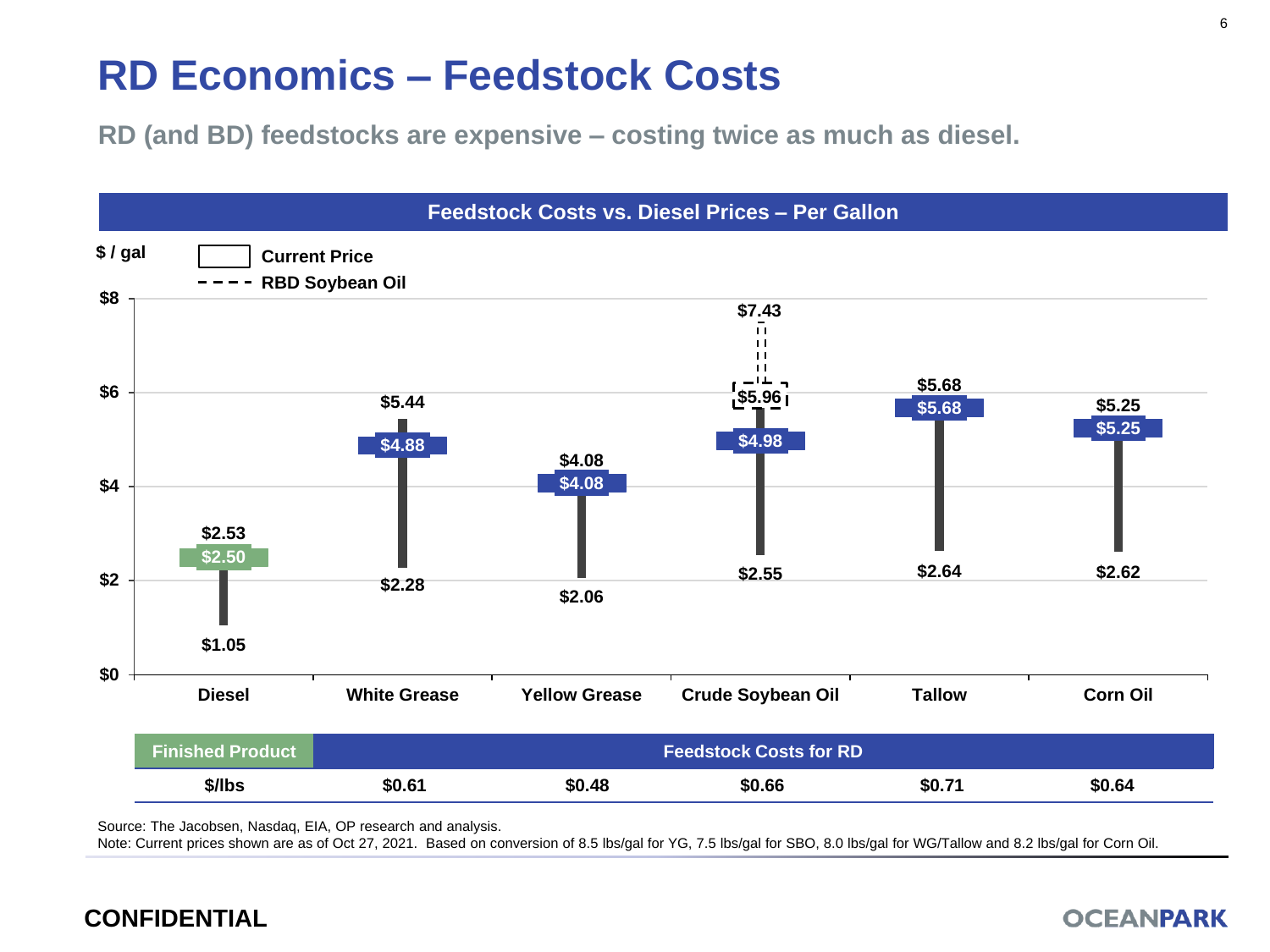## **RD Economics – Policy Incentives Bridge the Gap**

**Cumulative policy incentives provide the economics for RD and BD production.**

![](_page_6_Figure_2.jpeg)

### **How long will the market pay this premium?**

Source: The Jacobsen, CARB and OP research and analysis. Prices as of Oct 27, 2021.

- (1) Based on credit price of \$167/MT and average CI Score of 26.3. RD conversion CI scores range from 20 to 32.
- (2) Based on D4 RINs value of \$2.57/gal for RD (\$1.51 x 1.7 factor.)

### **CONFIDENTIAL**

### 7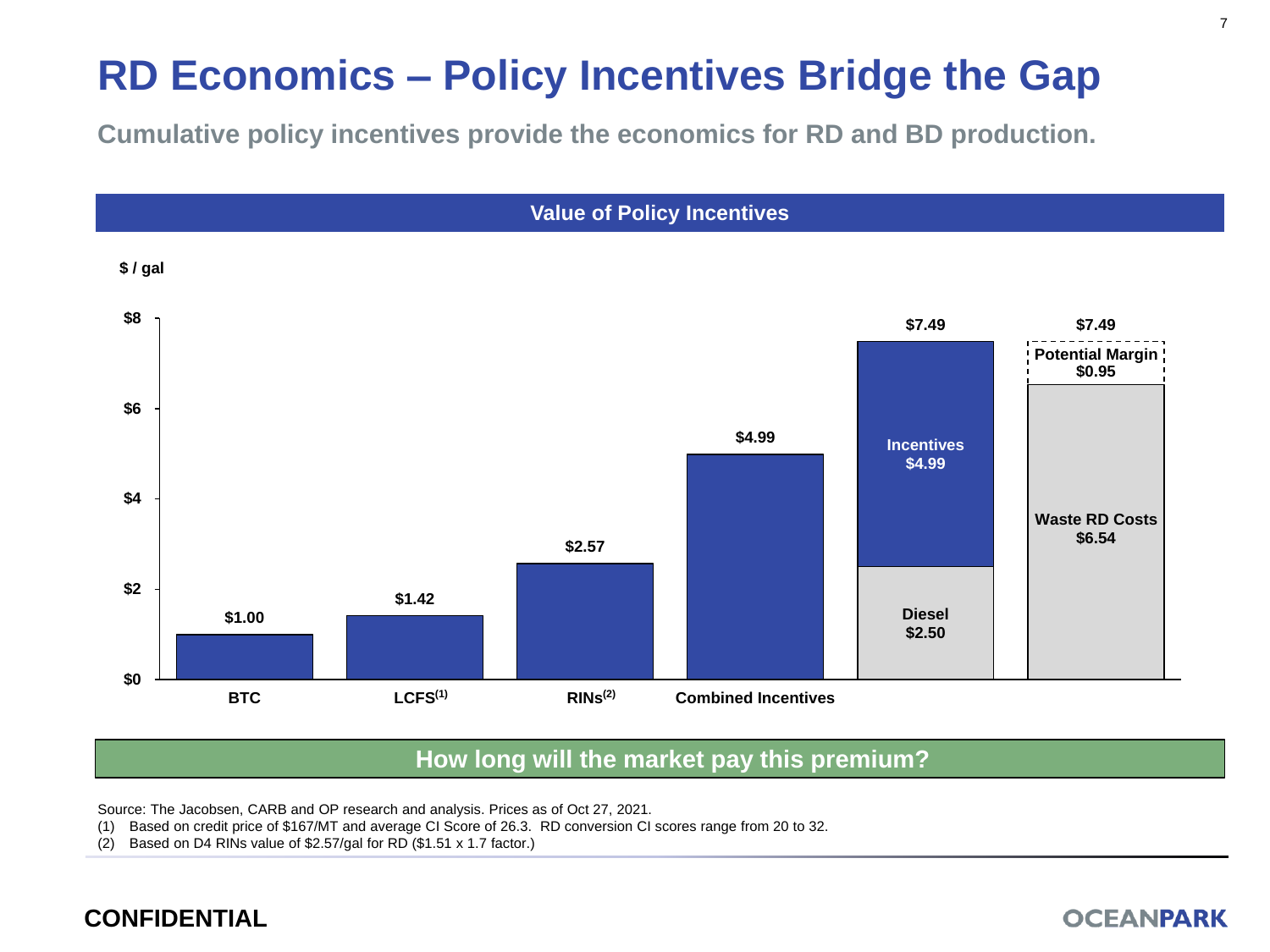### **Feedstocks – New RD Demand**

**Fuels are projected use 40% of feedstocks in 2021. By 2024, they would consume 95%.**

![](_page_7_Figure_2.jpeg)

#### **If all US feedstock were used for RD/BD, it would only produce 5.4B gallons of fuel.**

Source: Render Magazine, USDA, EIA, National Agricultural Statistics Service (NASS), OP research and analysis.

### **CONFIDENTIAL**